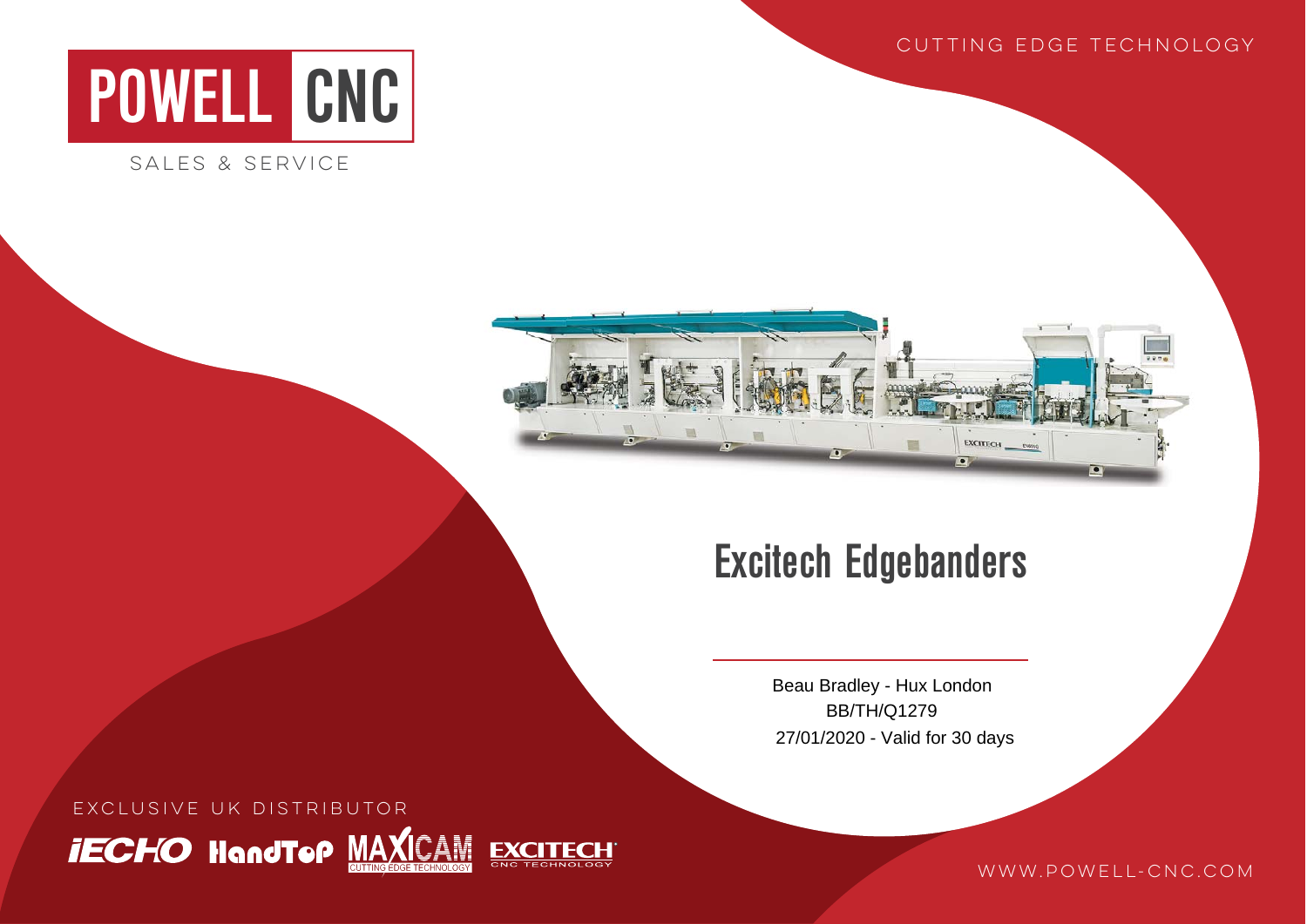## EV460 SERIES

#### EV460 Series Economical Edge Bander



#### EV460 Series

Basic function edgebander for the smaller workshop, yet providing performance and quality finishing that is expected from an industrial level machine. Competitivly priced and affordable even for a small joinery workshop. The unit is designed to work with edge bands up to a max thickness of 1.5mm.

#### EV460 Features

- Gluing unit- End Trimming- Fine Trimming- Flat Trimming- Buffing

#### EV461 Features

Pre Milling- Gluing unit- End Trimming- Fine Trimming-Flat Trimming- Buffing

#### EV462 Features

Gluing unit- End Trimming- Fine Trimming-Corner

Trimming- Flat Trimming- Buffing

#### EV463 Features

Pre Milling-Gluing unit- End Trimming- Fine Trimming-

Corner Trimming- Flat Trimming- Buffing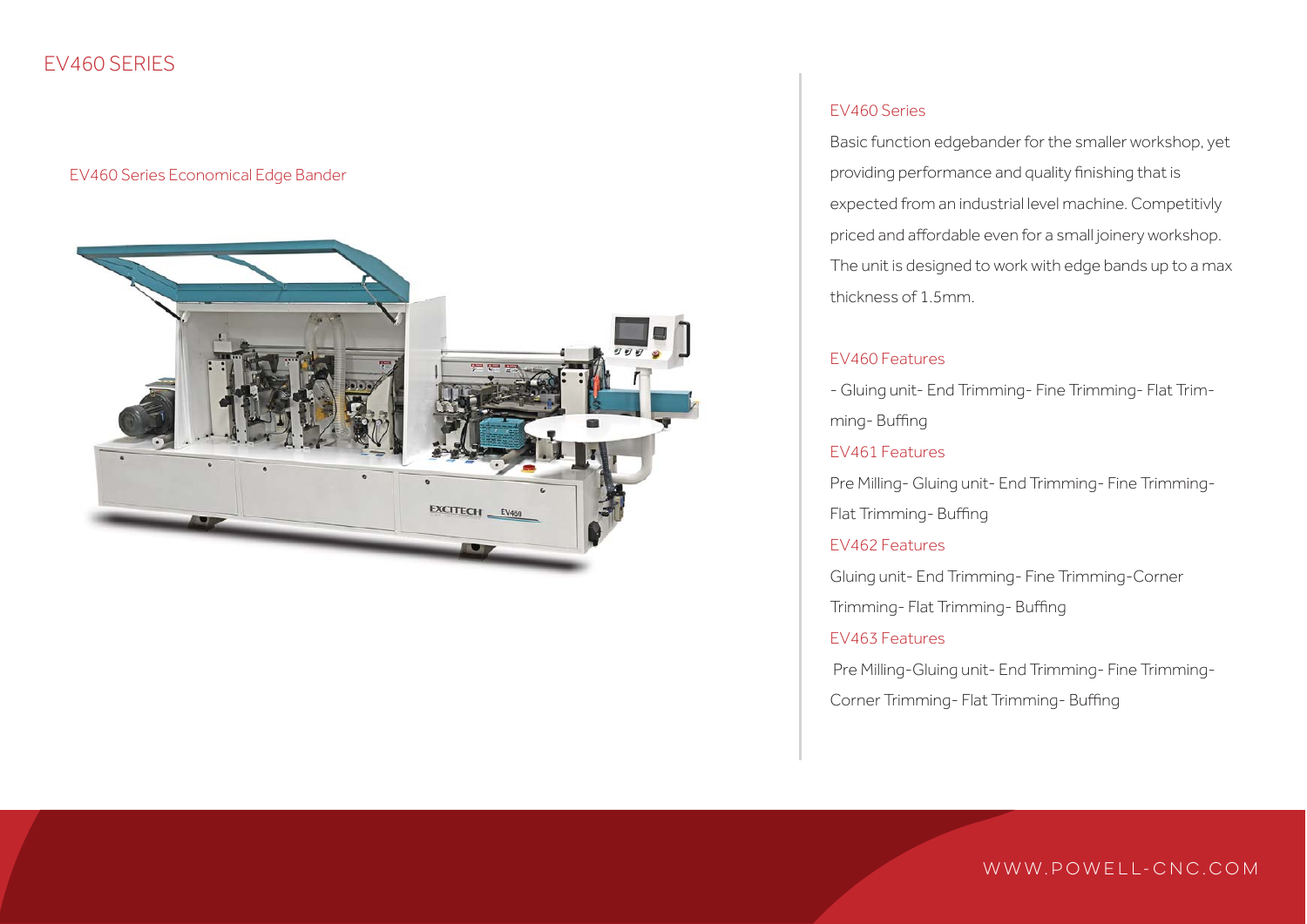# EV480 SERIES

# EV481 Series Edge Bander with Pre Milling



EV482 Series Edge Bander



EV483 Series Edge Bander, with Pre Milling, Rough Trimming and Spray Release



#### EV480 Series

Advanced function edgebander for the professional workshop, providing high performance and quality finishing that is expected from an industrial level machine. Competitivly priced and affordable even for a small joinery workshop. The 480 series edgebanders have the option for corner trimming (corner rounding).

#### EV480 Features

- Gluing unit- End Trimming- Rough Trimming- Fine

Trimming- Flat Trimming- Buffing

#### EV481 Features

Pre Milling- Gluing unit- End Trimming- Rough Trimming-

- Fine Trimming- Flat Trimming- Buffing

#### EV482 Features

Gluing unit- End Trimming- Rough Trimming- Fine Trimming-Corner Trimming- Flat Trimming- Buffing

#### EV483 Features

Pre Milling-Gluing unit- End Trimming- Rough

Trimming-Fine Trimming-Corner Trimming- Flat Trimming- Buffing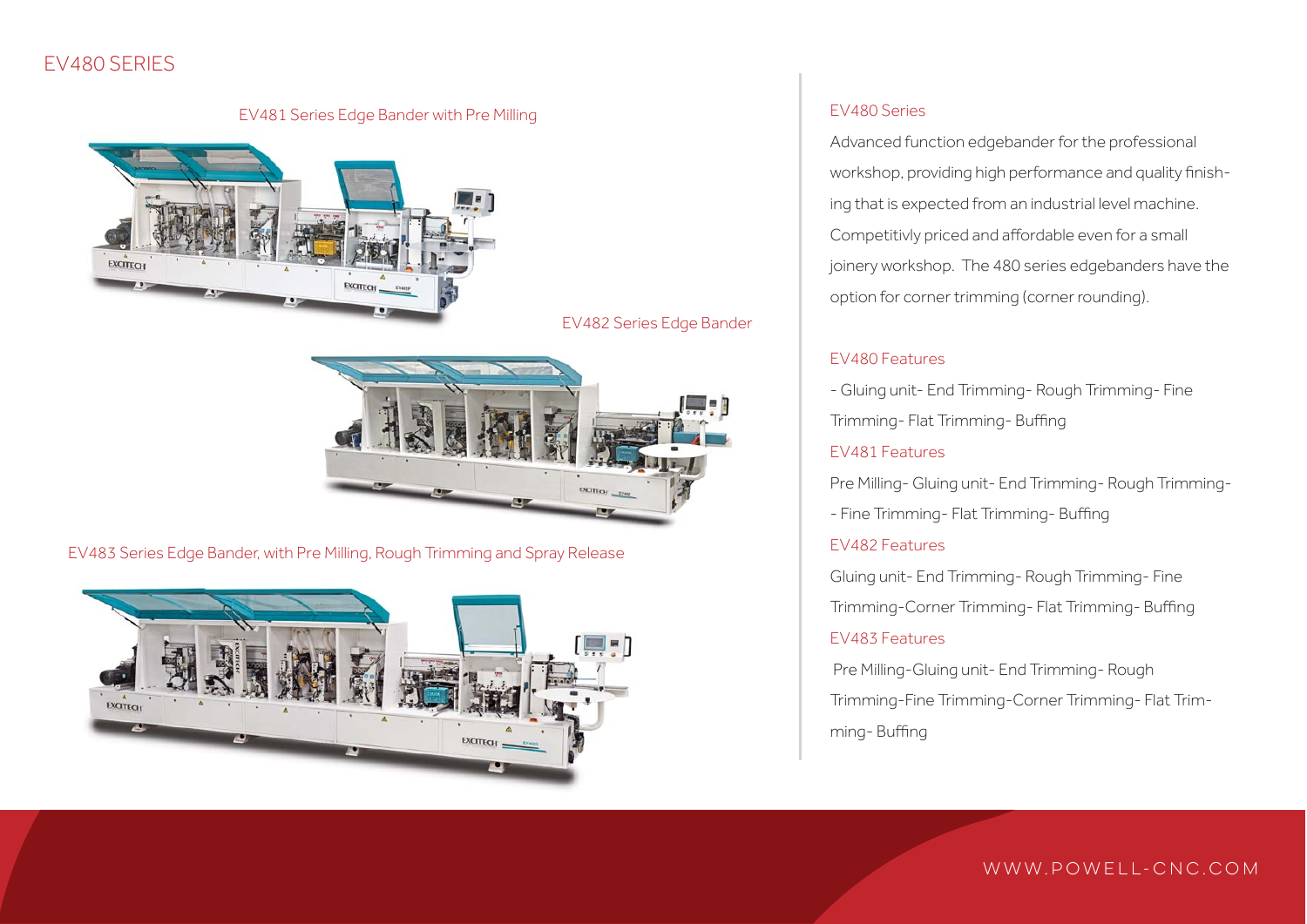# EV580 SERIES



#### EV582 Series Edge Bander with Cormer Trimming function



EV583 Series Edge Bander, with Pre Milling, Rough Trimming and Spray Release



#### EV580 Series

The 580 series edgebanders have the option for corner trimming (corner rounding) and R scraping (radius scraping). Can be equpied with most operative groups and can have spray cleaning and spray release functions as an option turning it in to a highly specified machine for any edgebanding need.

#### EV580 Features

- Gluing unit- End Trimming- Rough Trimming- Fine Trimming- R Scraping- off-cut-Flat Trimming- Buffing EV581 Features

Pre Milling- Gluing unit- End Trimming- Rough Trimming-

- Fine Trimming- Flat Trimming- Buffing

#### EV582 Features

Gluing unit- End Trimming- Rough Trimming- Fine Trimming-Corner Trimming- Flat Trimming- Buffing

#### EV583 Features

Pre Milling-Gluing unit- End Trimming- Rough

Trimming-Fine Trimming-Corner Trimming- R Scraping-

off cut-Flat Trimming- Buffing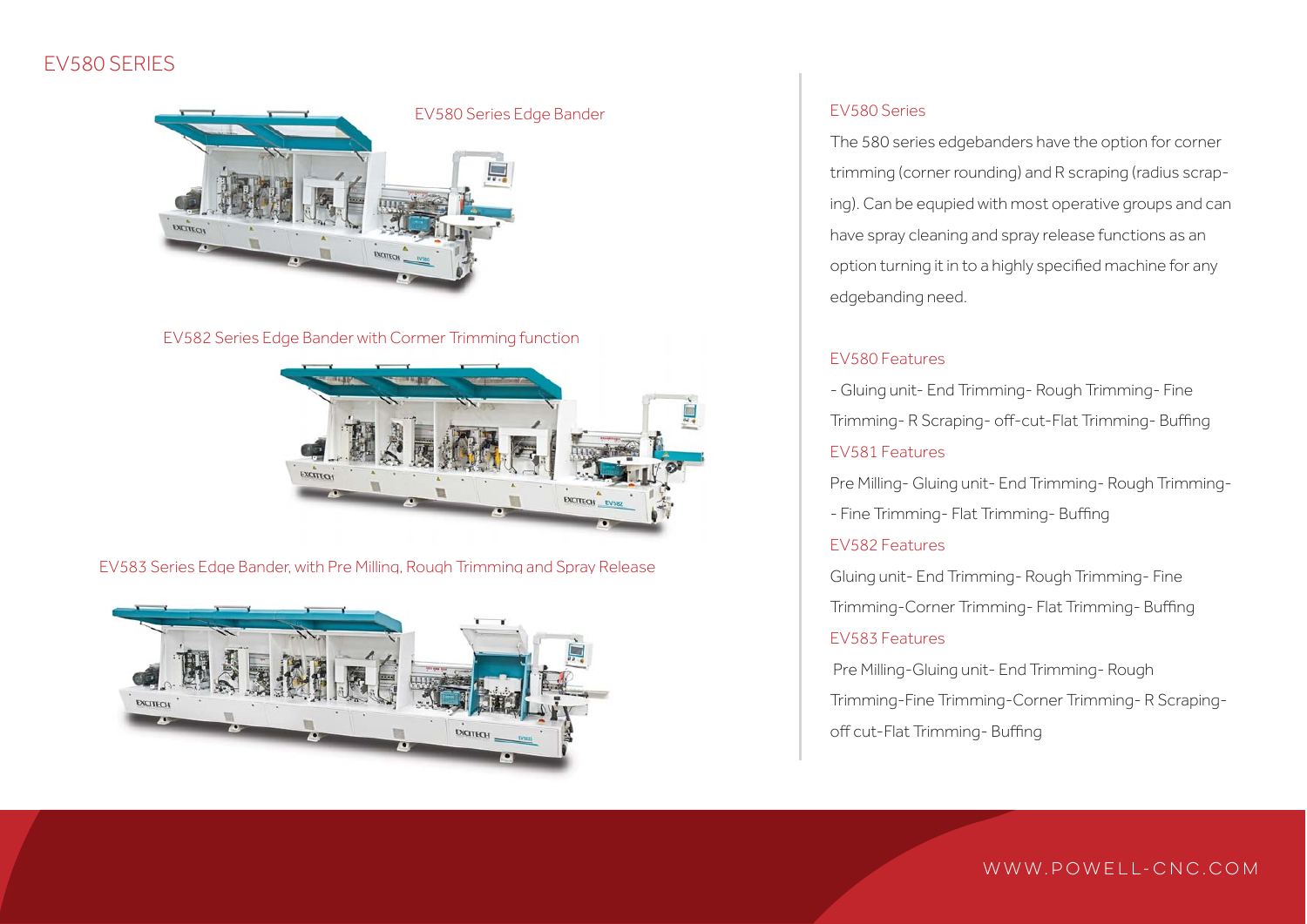## EV680 SERIES



#### EV691 Series Edge Bander with optional Twin banding stations



#### EV680 Series

The 680 series edgebanders have the option for corner trimming (corner rounding) and R scraping (radius scraping). Come equpied with most operative groups and have spray cleaning and spray release functions as standard turning it in to a highly specified machine for any edgebanding need. The EV680 series have quick melts glue pots with Infrared heating. Optional quick change edgebands available.

#### EV680 Features

Spray Release- Pre Milling- Gluing unit (quick melt)- Infrared heating- End Trimming- Rough Trimming- Fine Trimming- R Scraping- off cut-Flat Trimming- Buffing EV681 Features

Spray Release- Pre Milling- Gluing unit (quick melt)- Infrared heating- End Trimming- Rough Trimming- Fine Trimming- Corner Trimming- R Scraping- off cut-Flat Trimming- Buffing

#### EV691 Features

Spray Release- Pre Milling- Gluing unit (quick melt)- Infrared heating- End Trimming- Double Rough Trimming- Fine Trimming- Corner Trimming- R Scraping- off cut-Flat Trimming- Buffing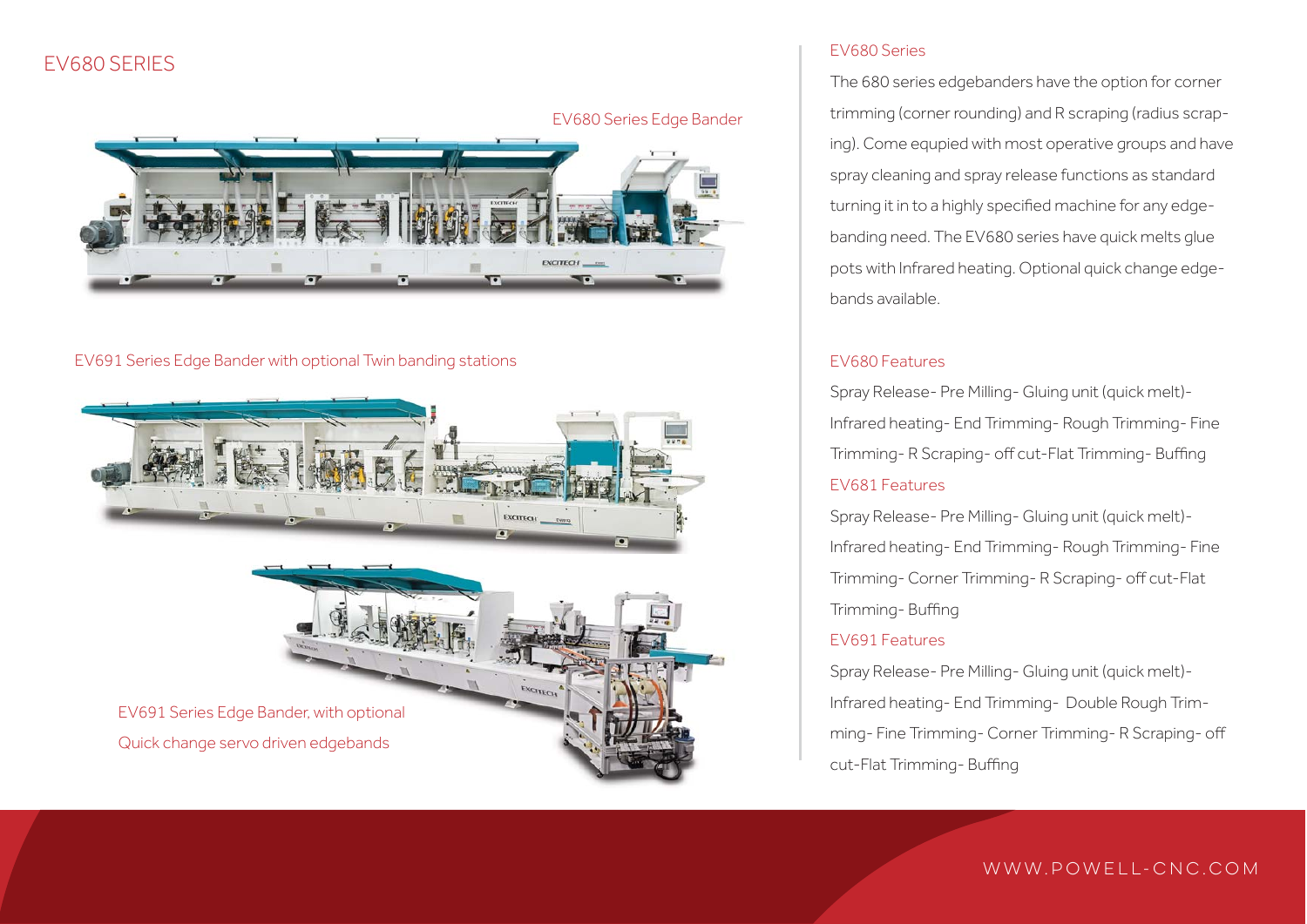# EDGEBANDING FUNCTIONS



Pressure Conveyor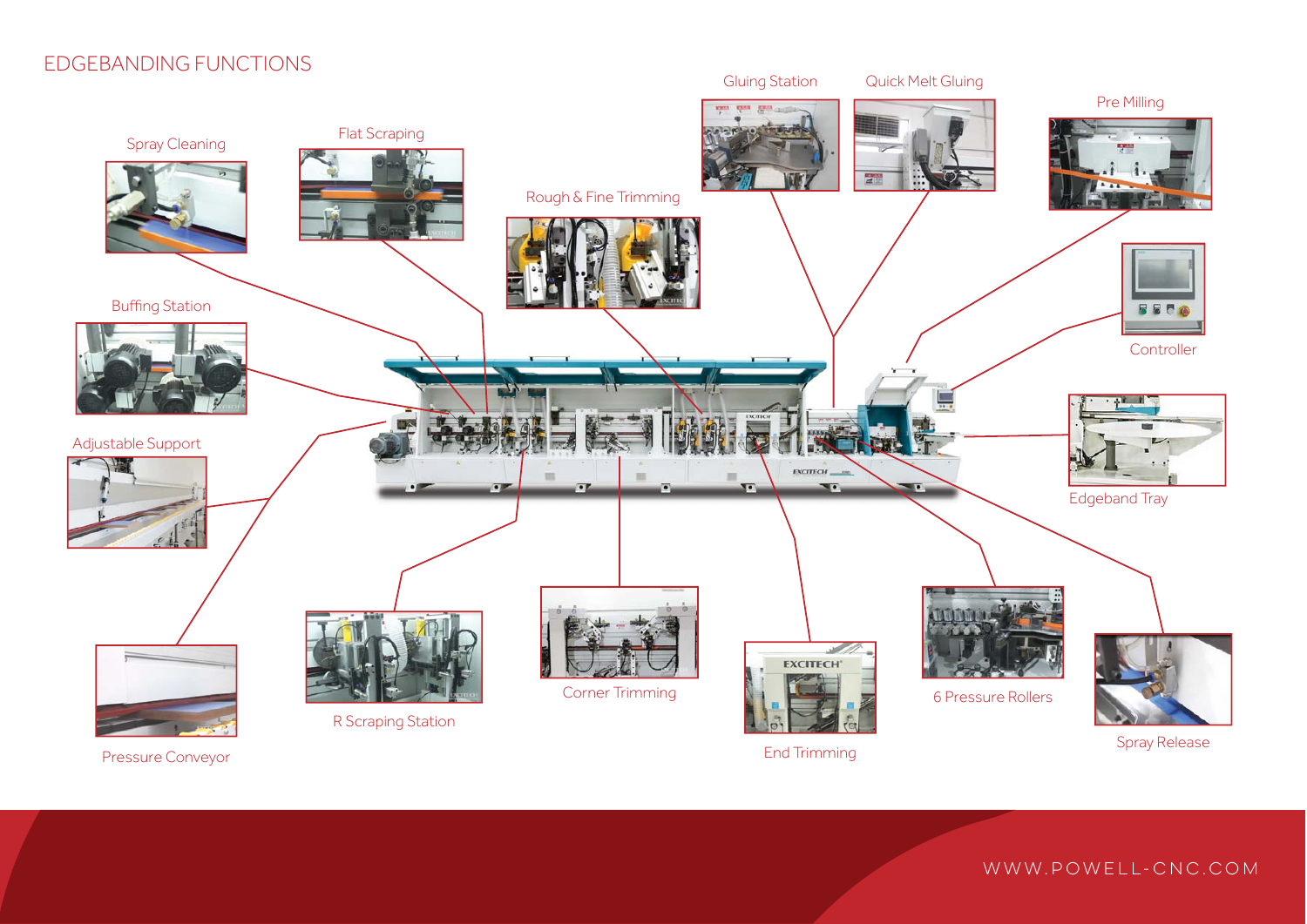## EDGEBANDING FUNCTIONS EXPLAINED

#### Spray Release

Spray release is used to clean the panel from dust and debris before the panel is edgebanded

#### Pre Milling

Pre milling the panel with diamond tipped tools gives an extremely smooth edge prior to gluing

#### Gluing Station

Glue pot for hot melt beads to bond edgeband to panel

#### Quick Melt Gluing

Quick Melt glue pot speeds up processing as the glue heats up rapidly, useful when frequent glue colour changes are required

#### Infrared Heating

Used with quick melt system to preheat the panel for rapid processing

#### 6 Pressure Rollers

One big roller and 5 smaller rollers make sure the edge is pressed seamlessly against the edge of the workpiece.

#### Rough & Fine Trimming

Rough trimmig of the excess edge before fine trimming, used with thicker bands over 1.5mm Fine trimming of edge before scraping

#### End Trimming

Trims the edge band at the front end and back end of the panel

#### Corner Trimming

Trims the 90 degree corner with a radius

#### R Scraping Station

Rough and fine scraping station prior to flat scraping for zero glue line edges

#### Flat Scraping

Final flat scraping to remove any tiny glue or edge particles prior to buffing

#### Spray Cleaning

Spray cleaning unit cleans any dust residue from the trimming process prior to buffing

#### Buffing Station

The buffing station rollers polish the machined top and bottom of edge of the panel to give a perfectly clean and polished finish

#### Edgeband Tray

Support tray for holding the edgebanding material waiting to be processed

#### **Controller**

All the opertions available at your finger tips through the intuitive touchscreen user interface

#### Pressure Conveyor

The pressure conveyor holds the workpiece firmly in place whilst traversing through the edgebanding machine

#### Adjustable Support

Adjustable roller support for supporting different size panels as they are processed throught the machine

#### Off Cut

A device used to trim the scrap edgeband during the trimming process to prevent wrapping around the milling tools.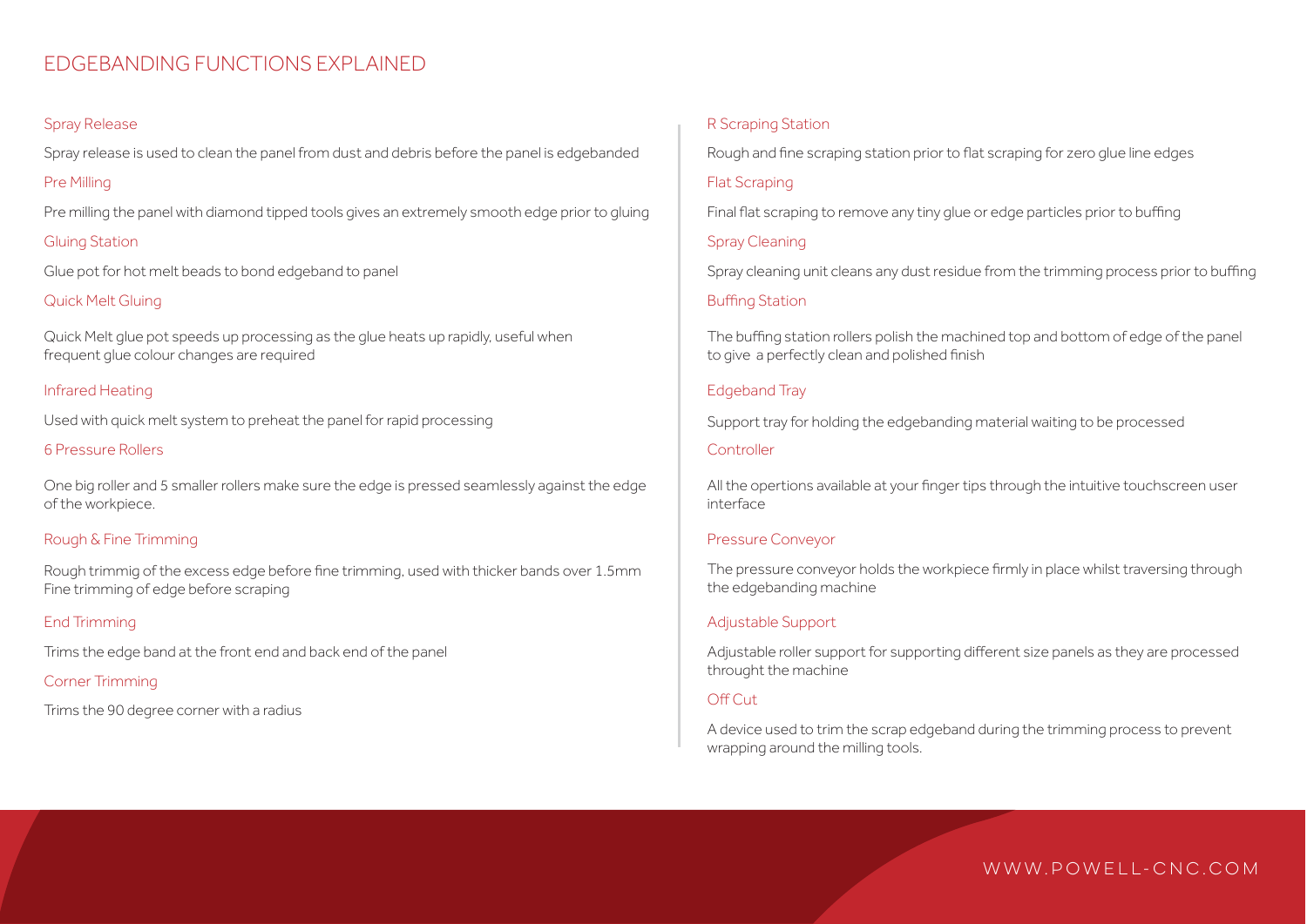# EDGEBANDING FUNCTION MATRIX

| <b>MODEL</b> | <b>SPRAY</b><br>RELEASE<br><b>AGENT</b> | <b>PRE MILLING</b> | <b>GLUING</b>     | <b>INFRARED</b><br><b>HEATING</b> | <b>END</b><br><b>TRIMMING</b> | <b>ROUGH</b><br><b>TRIMMING</b> | <b>FINE</b><br><b>TRIMMING</b> | <b>CORNER</b><br><b>TRIMMING</b> | R SCRAPING R SCRAPING<br>$\blacksquare$ | $\overline{2}$ | OFF-CUT   | <b>FLAT</b><br><b>SCRAPING</b> | SPRAY<br><b>CLEANING</b><br><b>AGENT</b> | <b>BUFFING</b> |
|--------------|-----------------------------------------|--------------------|-------------------|-----------------------------------|-------------------------------|---------------------------------|--------------------------------|----------------------------------|-----------------------------------------|----------------|-----------|--------------------------------|------------------------------------------|----------------|
| EV460        |                                         |                    | $\bullet$         |                                   | $\bullet$                     |                                 | $\bullet$                      |                                  |                                         |                |           |                                |                                          |                |
| EV461        |                                         | $\bullet$          | $\bullet$         |                                   | $\bullet$                     |                                 |                                |                                  |                                         |                |           |                                |                                          |                |
| EV462        |                                         |                    | $\bullet$         |                                   | $\bullet$                     |                                 | $\bullet$                      | $\bullet$                        |                                         |                |           |                                |                                          |                |
| EV463        |                                         | $\bullet$          | $\blacksquare$    |                                   | $\bullet$                     |                                 | $\bullet$                      | $\bullet$                        |                                         |                |           | $\bullet$                      |                                          |                |
| EV480        |                                         |                    | $\bullet$         |                                   | $\bullet$                     | $\epsilon$                      | $\bullet$                      |                                  |                                         |                |           | $\bullet$                      |                                          |                |
| EV481        |                                         | $\bullet$          | $\bullet$         |                                   | $\bullet$                     | $\bullet$                       | $\bullet$                      |                                  |                                         |                |           | $\bullet$                      |                                          | $\bullet$      |
| EV482        |                                         |                    | $\bullet$         |                                   | $\bullet$                     | $\bullet$                       | $\bullet$                      | $\bullet$                        |                                         |                |           |                                |                                          |                |
| EV483        |                                         | $\bullet$          | $\bullet$         |                                   | $\epsilon$                    | $\bullet$                       | $\bullet$                      | $\bullet$                        |                                         |                |           |                                |                                          |                |
| EV580        |                                         |                    | $\blacksquare$    |                                   | $\bullet$                     | $\bullet$                       | $\bullet$                      |                                  | $\bullet$                               | $\bullet$      | $\bullet$ | $\bullet$                      |                                          |                |
| EV581        |                                         | $\epsilon$         | $\bullet$         |                                   |                               |                                 | $\epsilon$                     |                                  |                                         |                |           | $\bullet$                      |                                          |                |
| EV582        |                                         |                    | $\bullet$         |                                   |                               |                                 |                                | ٠                                | $\bullet$                               | $\bullet$      | $\bullet$ | $\bullet$                      |                                          |                |
| EV583        |                                         | $\bullet$          | $\bullet$         |                                   | $\bullet$                     | $\bullet$                       | $\bullet$                      | $\bullet$                        | $\bullet$                               | $\bullet$      | $\bullet$ | $\bullet$                      |                                          | $\bullet$      |
| EV680        | $\bullet$                               | $\bullet$          | <b>QUICK MELT</b> | $\bullet$                         | $\bullet$                     | $\bullet$                       | $\bullet$                      |                                  | $\bullet$                               | $\bullet$      | $\bullet$ | $\bullet$                      | $\bullet$                                |                |
| EV681        | $\bullet$                               | $\bullet$          | QUICK MELT        | $\bullet$                         | $\bullet$                     | $\bullet$                       | $\bullet$                      | $\bullet$                        | $\bullet$                               | $\bullet$      | $\bullet$ | $\bullet$                      | $\bullet$                                |                |
| EV691        | $\bullet$                               | $\bullet$          | <b>QUICK MELT</b> | $\bullet$                         | $\bullet$                     | <b>DOUBLE</b>                   | $\bullet$                      | $\bullet$                        | $\bullet$                               | $\bullet$      | $\bullet$ |                                | $\bullet$                                |                |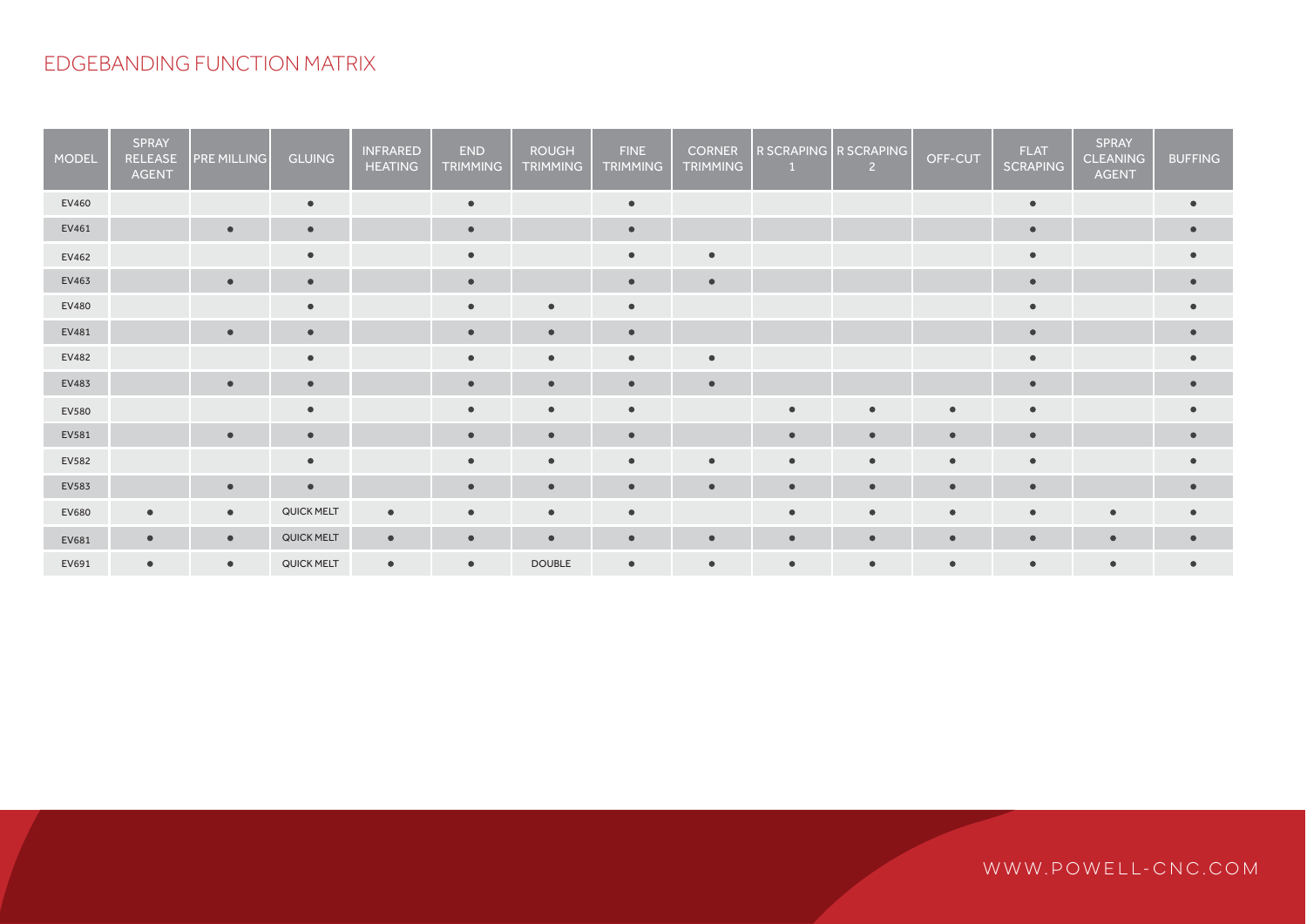| <b>MODEL</b> | <b>MACHINE</b><br><b>DIMS LxWxH</b><br>mm | <b>POWER</b>      | <b>FEED</b><br><b>SPEED</b> | <b>PANEL</b><br><b>THICKNESS</b> | <b>EDGE</b><br><b>THICKNESS</b> | MIN.<br><b>WORKPIECE</b><br><b>LENGTH</b> | MIN.<br><b>WORKPIECE</b><br><b>WIDTH</b> |
|--------------|-------------------------------------------|-------------------|-----------------------------|----------------------------------|---------------------------------|-------------------------------------------|------------------------------------------|
| <b>EV460</b> | 4000 x 1000 x 1600                        | 9kW               | 16-20m/min                  | 12-65mm                          | $0.4 - 3$ mm                    | <b>150mm</b>                              | 60 <sub>mm</sub>                         |
| EV461        | 4900 x 1000 x 1600                        | <b>14kW</b>       | $16 - 20m/min$              | 12-65mm                          | $0.4 - 3$ mm                    | 150 <sub>mm</sub>                         | 60 <sub>mm</sub>                         |
| EV462        | 5100 x 1000 x 1600                        | 12 <sub>k</sub> W | $16 - 20m/min$              | 12-65mm                          | $0.4 - 3$ mm                    | 150mm                                     | 60mm                                     |
| <b>EV463</b> | 5950 x 1000 x 1600                        | <b>16kW</b>       | 16-20m/min                  | 12-65mm                          | $0.4 - 3$ mm                    | 150 <sub>mm</sub>                         | 60 <sub>mm</sub>                         |
| <b>EV480</b> | 4550 x 1000 x 1600                        | 10.5kW            | $16 - 20m/min$              | 12-65mm                          | $0.4 - 3$ mm                    | <b>150mm</b>                              | 60 <sub>mm</sub>                         |
| EV481        | 5450 x 1000 x 1600                        | 14.5kW            | $16 - 20m/min$              | 12-65mm                          | $0.4 - 3$ mm                    | 150mm                                     | 60 <sub>mm</sub>                         |
| EV482        | 5700 x 1000 x 1600                        | <b>14kW</b>       | $16 - 20m/min$              | 12-65mm                          | $0.4 - 3$ mm                    | <b>150mm</b>                              | 60 <sub>mm</sub>                         |
| EV483        | 6500 x 1000 x 1600                        | 18 <sub>k</sub> W | 16-20m/min                  | 12-65mm                          | $0.4 - 3$ mm                    | <b>150mm</b>                              | 60mm                                     |
| <b>EV580</b> | 5330 x 1000 x 1600                        | 10.5kW            | $16 - 20m/min$              | 12-65mm                          | $0.4 - 3$ mm                    | <b>150mm</b>                              | 60 <sub>mm</sub>                         |
| EV581        | 6460 x 1000 x 1600                        | 14.5kW            | $16 - 20m/min$              | 12-65mm                          | $0.4 - 3$ mm                    | <b>150mm</b>                              | 60mm                                     |
| EV582        | 6730 x 1000 x 1600                        | 12.6kW            | $16 - 20m/min$              | 12-65mm                          | $0.4 - 3$ mm                    | <b>150mm</b>                              | 60 <sub>mm</sub>                         |
| EV583        | 7640 x 1000 x 1600                        | 16.6kW            | $16 - 20m/min$              | 12-65mm                          | $0.4 - 3$ mm                    | <b>150mm</b>                              | 60 <sub>mm</sub>                         |
| <b>EV680</b> | 8160 x 1000 x 1600                        | 27kW              | $16 - 20m/min$              | 12-65mm                          | $0.4 - 3$ mm                    | 150mm                                     | 60 <sub>mm</sub>                         |
| EV681        | 10200 x 1000 x 1600                       | 27 <sub>k</sub> W | $16 - 20m/min$              | 12-65mm                          | $0.4 - 3$ mm                    | <b>150mm</b>                              | 60mm                                     |
| EV691        | 9730 x 1000 x 1600                        | 20 <sub>k</sub> W | 16-20m/min                  | 12-65mm                          | $0.4 - 3$ mm                    | <b>150mm</b>                              | 60 <sub>mm</sub>                         |

#### OPTIONS (SUBJECT TO BASE MACHINE)

- Spray release agent
- Spray cleaning agent
- Reverse infeed
- Double glue reservoirs
- Quick Melt
- Side Grooving
- Top Grooving
- Bottom Grooving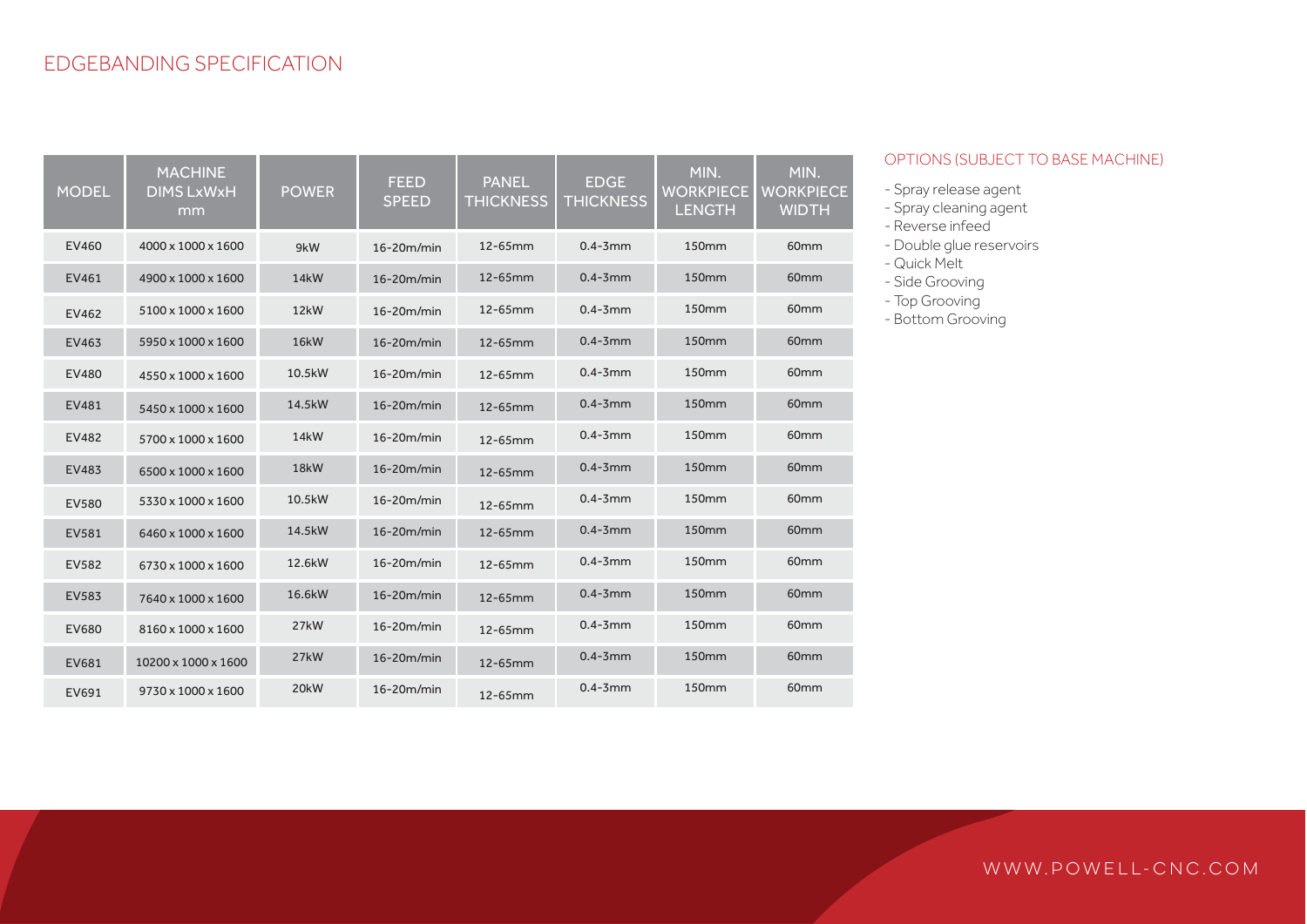# **POWELL CNC**

### SALES & SERVICE





# TRANSPORT

The machine is priced with delivery to the customer's site included (UK ONLY). Unloading and positioning of the machine is the customer's responsibility, For most machines the use of a forklift truck with fork extensions is adequate. (Please check Gross Weight for forklift truck lifting capacity) Overseas customers are responsible for any shipping costs, import duty, tax, freight forwarding charges and transportation.

The delivery date is conditional on receipt of the down payment within the agreed deadline. The metric functional testing of the machine is carried out at Powell CNC. For all machines 2m wide and over additionall lifting equipment must be supplied to errect the gantry on site. For a complete turnkey service using professional, fully insured machine movers an additional £750 will be charged. Please make sure you inform Powell CNC if you require the complete managed unloading/assembly service at the time of order. All installations will be carried out by trained Maxicam engineers. NB: If machine uloading service is required please inform Maxicam Ltd at the time of order

# DELIVERY

Due to the vast array of applications suitable for CNC machines most Powell CNC Routers are made to order. Standard specification machines are normally supplied on an 14 week lead time. Where a machine is built for a bespoke application an extra 2-4 week build time may be added. All lead times will be confirmed at the time of order.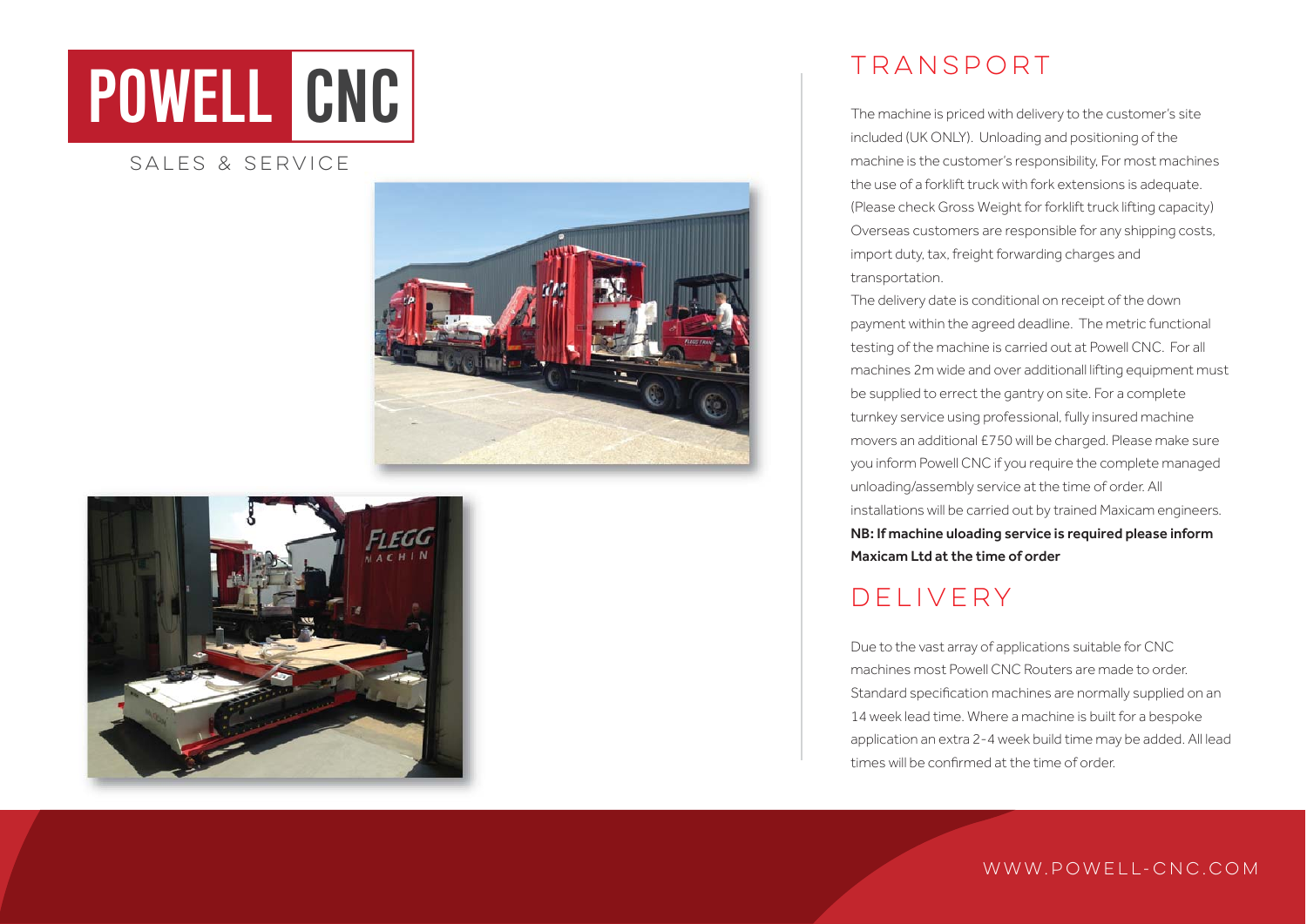



# CE STANDARDS/WARRANTY

Certificate of Conformity, according to the requirements established in the part A, Annex VII of the machinery Directive, point 1, Annex IV of EMC Directive and Point 3, Annex IV Low-Voltage Directive.

All Maxicam/Powell CNC machines come with a 12 month warranty on the

machine and mechanical components for normal use. The spindle comes with a 6 month warranty for normal use. If it is deemed that the machine failure is caused by inadequate maintenance or operator error such as incorrect

programming then the warranty may be deemed to be void. However, in all circumstances Maxicam will endeavour to fix the problem as quickly as practicable. Maxicam holds spares in stock ready for immediate worldwide dispatch using TNT Express Airmail service. Please note that any parts deemed to have failed must be returned to Maxicam for assessment by our engineers. Failure to return the failed items may result in the replacement parts being invoiced. Maxicam machines have been designed for continual operation in high production environments, it is imperative that all maintenance schedules indicated in the user manual are adhered to at all times, failure to comply with the scheduled maintenance may result in the machine warranty being void. Maxicam engineers will train the operatives on the

preventative maintenance procedures during the machine training.